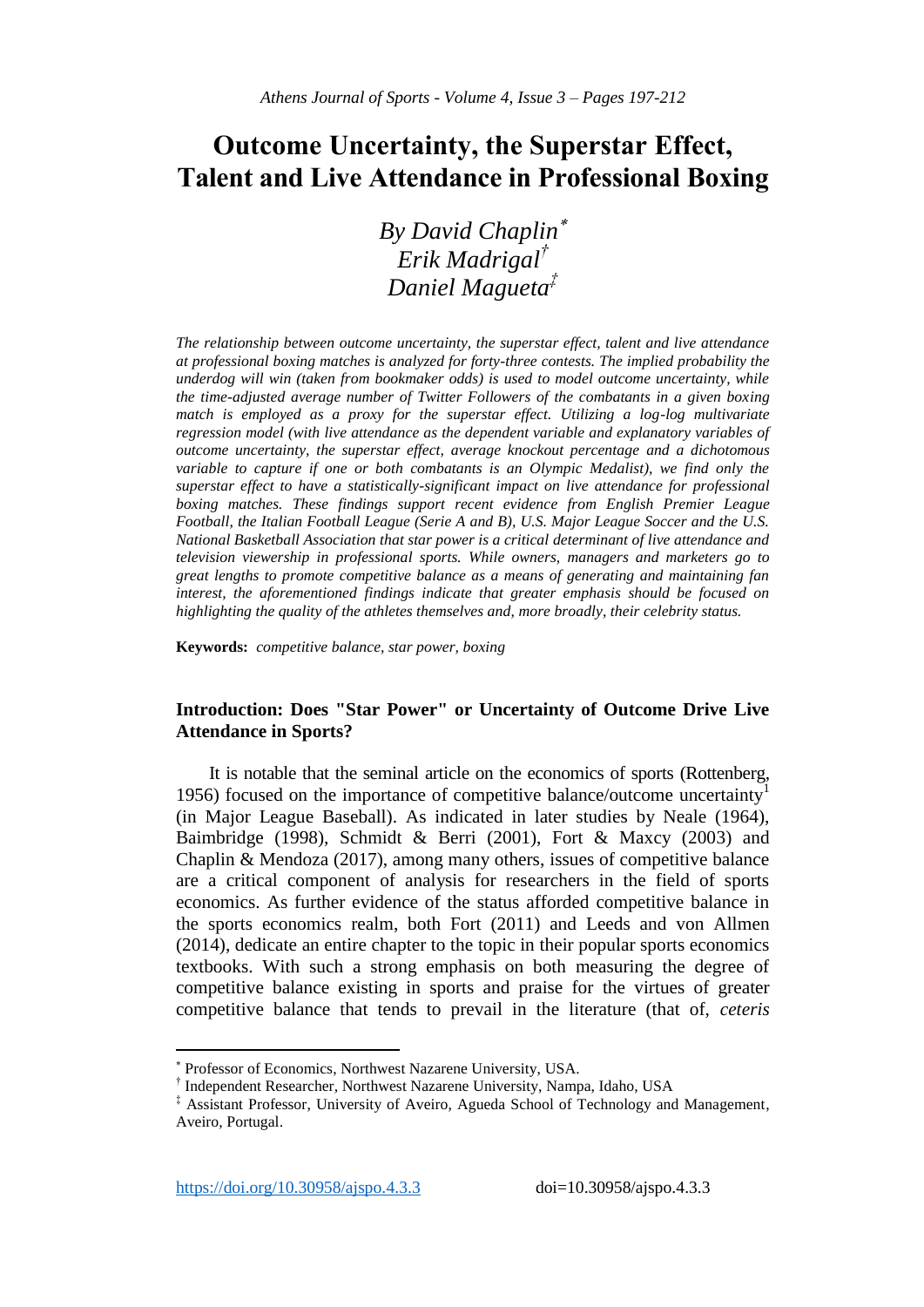*paribus,* greater outcome uncertainty and thus higher attendance at sporting events), concern over maintaining competitive balance in sports is frequently central to discussions about attendance in sports. Given the evidence provided above, studies of attendance demand (whether live or virtual) in sports need to account for the issue of competitive balance in some fashion.

Complementing studies of outcome uncertainty, an increasing body of literature in the field of sports economics has emerged in recent years, which has placed greater emphasis on "star power" (hereon SP) and talent as more significant drivers of attendance demand than competitive balance, *per se* (Treme & Allen, 2011; Franck & Nuesch, 2012; Hogan, Massey & Massey, 2013; Sacheti, Gregory-Smith & Paton, 2014; Ormiston, 2014; Buraimo & Simmons, 2015; Jewell, 2015; Lewis & Yoon, 2016; Gooding & Stephenson, 2016) in National Football League (U.S.), German football, European Rugby Union League, international cricket, Major League Baseball, English Premier League Football, U.S. Major League Soccer, Major League Baseball and the Professional Golfers" Association of America (PGA), respectively.

While all the studies mentioned above downplay the importance of outcome uncertainty as a driver of attendance demand in professional sports, they differ in the emphases they place on SP and talent. Treme & Allen (2011), Jewell (2015), Lewis & Yoon (2016) and Gooding & Stephenson (2016) emphasize the value of SP, *per se*, as the *sine qua non* for attendance demand. Hogan, Massey & Massey (2013), Sacheti, Gregory-Smith & Paton (2014) and Buraimo & Simmons (2015) place the greatest emphasis on talent, *per se*, while Franck & Nuesch (2012) and Ormiston (2014) find both talent and SP to have statistically-significant impacts on attendance demand.

It is critical for studies of attendance demand in sports to incorporate the factors of outcome uncertainty, SP and talent, as the ultimate generator of demand in sports is the multifaceted element of "fan interest," which includes components of watching or listening to a description of the contest, buying products associated with the contest or "following" the contest (Borland & Macdonald, 2003) in the broadest sense of the term. In the modern era, one"s Twitter Followers provides insights into fan interest regarding individual boxers (or a forthcoming fight they are involved in) and the live or remote attendance demand for a sporting event may also be attributed to the "quality of the contest." This last feature may be subdivided into the components of talent and uncertainty of outcome. Regarding the issue of talent, Rottenberg (2000, p. 11) postulates, "The quality of the game is higher, the more grace and skill which is produced, the larger the number of instances of extraordinary physical achievement that appear in it." The notion that the higher the degree of outcome uncertainty, *ceteris paribus*, the greater the fan interest (as the result of a heightened sense of drama) is summarized in the following quotations by Madrigal (1995, p. 206): (a sporting contest is)…"a hedonistic experience in which the event itself elicits a sense of drama," Gan, Tuggle, Mitrook, Coussement & Zillmann (1997, p. 54), "Uncertainty about a game's outcome, then, is seen as an experiential condition that fosters interest and attention in viewers" and Trung, Booth, Brooks, Schnyter "...TV audiences do indeed value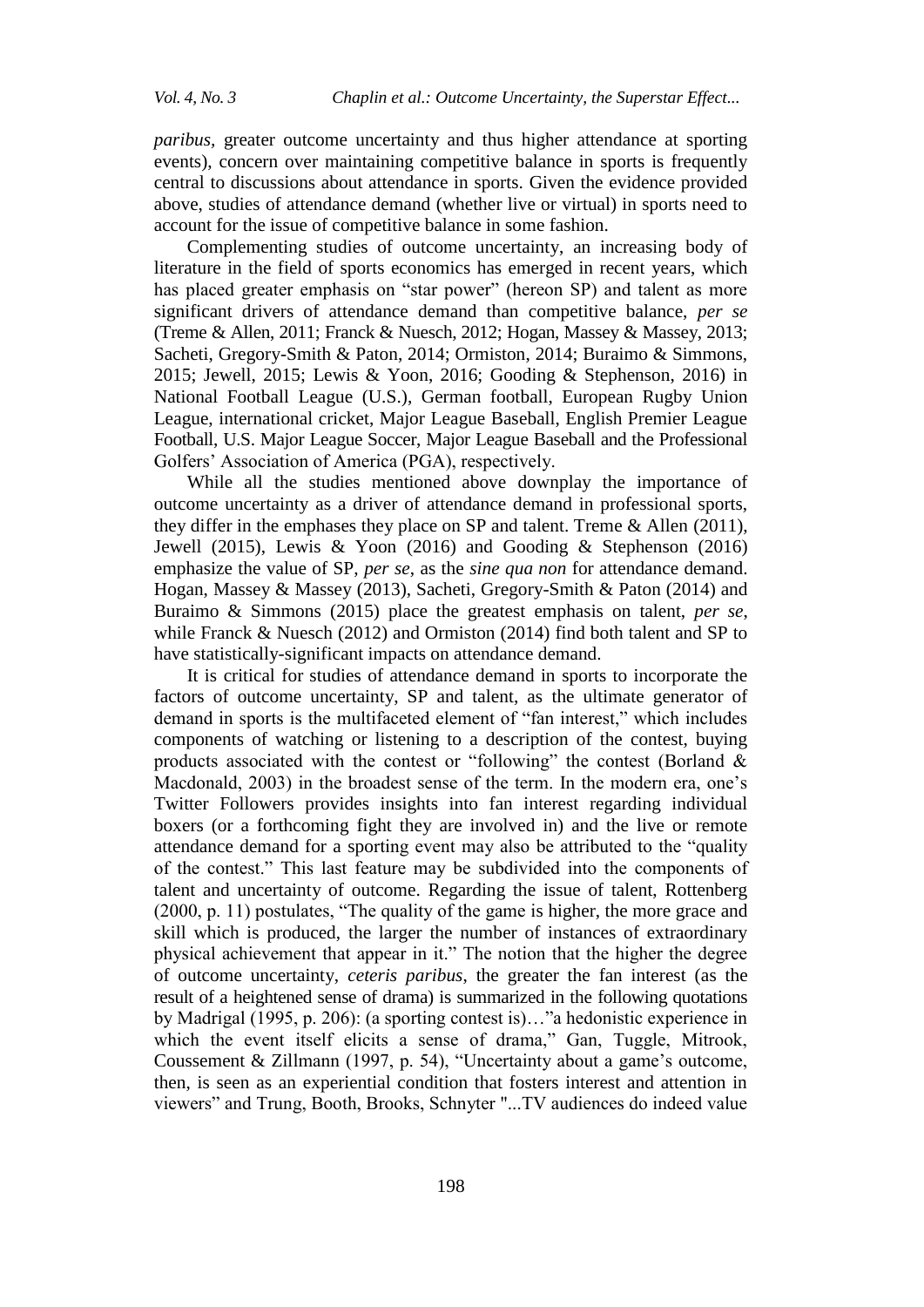expected (and actual) close contests, after controlling for other factors" (2015, pp. 533-34).

This paper estimates the impact features of the aforementioned elements of fan interest as follows: uncertainty of outcome (provided by betting odds associated with a given professional boxing contest), SP (given by the timeadjusted average number of Twitter Followers of the combatants in a given contest) and measures of "talent" (provided by a boxer's knockout ratio and if they possess an Olympic medal, bronze silver or gold, in boxing) have on live attendance at professional boxing matches. The OLS regression results indicate only the "superstar effect" (SP) as having a statistically-significant (positive) impact on live attendance.

As one of only three existing studies applying regression analysis to the study of the economics of professional boxing (Balbien, Noll & Quirk, 1981; Chaplin, 2012a; Chaplin, Brown & Harris, 2017), this paper contributes to the literature by providing an additional sport-specific (professional boxing) measure of competitive balance and by reinforcing the importance of SP for athletes as a means of increasing live attendance.

### **Review of the Literature**

# *Select Background on the Importance of Competitive Balance, SP and Talent on attendance in Team Sports*

In a sweeping review of the impact of competitive balance on both live and remote attendance in sports (with their focus entirely on team sports), Borland & MacDonald (2003, p. 487) conclude that only long-run intra-season and inter-season competitive balance have consistently been found to have a significant positive impact (implying that short-run competitive balance, such as for a particular contest, does not significantly impact attendance). The authors summarize their findings on this matter as follows: "…there is, indeed, reason to question the idea of a relation between match-level competitive balance and attendance…there is little evidence to support the idea that attendance is higher when a "close" contest is expected." In a similarly broad, ambitious study, O"Reilly, Nadeau, J. & Kaplan (2011) argue that the competitive balance is the most important cause of a professional sport league's success, indicating that fans are more drawn to a competition if the outcome is uncertain.

As demonstrated in the preceding paragraph and immediately below, there is a lack of general consensus as to the impact competitive balance (whether measured over the short or long run) has on either live or remote attendance in professional sports.

In a study of international cricket, Sacheti, Smith & Paton (2014) find that both short and long run uncertainty of outcome has a significant impact on attendance demand, but that absolute team strength (which could be categorized as "talent") has better explanatory power for attendance demand than uncertainty of outcome measures. Hogan, Massey & Massey (2013), in a study of attendance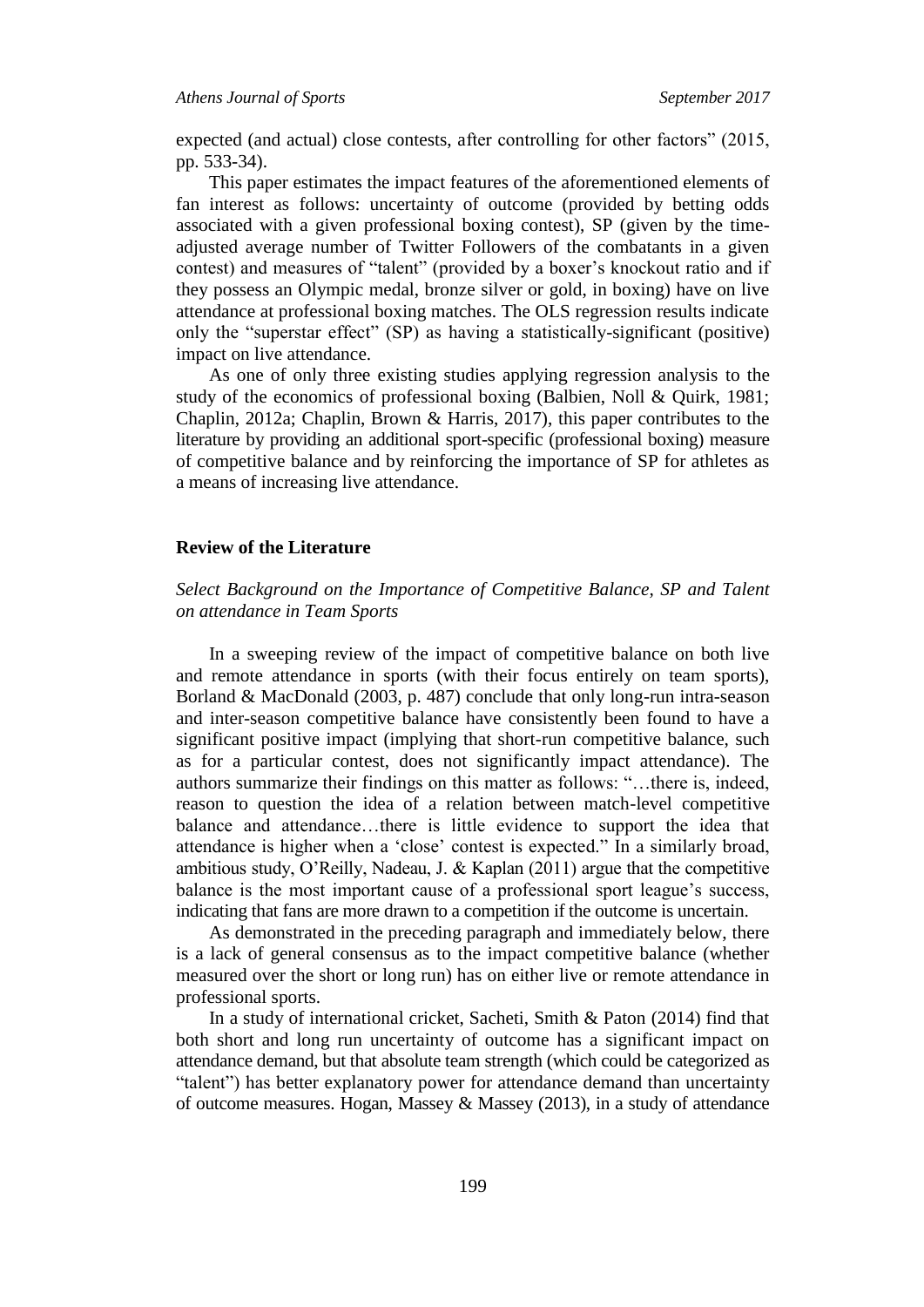demand in European Union Rugby League, come to virtually the same conclusion for rugby as the authors above did for cricket, with absolute team strength demonstrating a much greater impact on attendance demand that either short or medium term uncertainty of outcome. These findings are consistent with the work of Brandes, Franck & Nuesch (2008), who found that talent (which they categorize as being embodied in "local heroes") have a significant impact of live attendance in German football.

In Major League Baseball, Schmidt & Berri (2001), find evidence of greater (long-run) uncertainty of outcome increasing live attendance, while Knowles, Sherony & Haupert (1992) found that greater uncertainty of outcome for individual contests (short-run) had a significant impact on live attendance. Cox (2015) discovers an interesting impact of uncertainty of outcome on live vis-à-vis tv demand for individual matches in English Premier League Football, as those attending the matches live were found to favor more certain outcomes, yet those viewing the matches on tv favored greater uncertainty of outcome. Paul & Weinbach (2007) similarly found that tv viewers of Monday Night Football (U.S.) favored a high level of uncertainty of outcome (as well as highscoring, quality match-ups between winning teams). In an intriguing study of English football, Alavy, Gaskell, Leach & Szymanski (2010) analyze minuteto-minute tv viewership and find that uncertainty matters in the sense that viewership decreases as the probability of a given side winning increases. However, viewership was also found to decrease as the probability of a draw in a given match increased (implying that tv viewers of the sport favor clarity in terms of the final outcome of a contest). Schreyer, D. & Torgler, B (2016) confirm the aforementioned findings of a positive correlation between uncertainty of outcome and tv demand for World Championship Formula I Grands Prix for 400 broadcasts over the period 1993 to 2014.

Dating back to at least the work of Noll (1974) for team sports and Rosen (1981), Adler (1985) and Boorstin (1992) regarding the value of celebrity for its own sake as a means of garnering greater demand (and compensation) for those possessing it, SP has consistently been found to positively influence live and remote attendance, as indicated across a wide array of both team and individual sports in the introduction section of this paper. Ultimately, it appears, one can view uncertainty of outcome (UOO) as a necessary, but not sufficient, condition for driving attendance at sporting events.

# *Select Background on the Importance of Competitive Balance, SP and Talent on Attendance in Individual Sports*

Perhaps the following tweet from ESPN Boxing Analyst and Columnist, Nigel Collins (2016, May 20), most accurately embodies the importance of SP vis-à-vis UOO in professional boxing: "Gotta love the UK fans. David Haye is a 100-to-1 betting favorite over Arnold Gjergjaj, but the O2 Arena is sold out." Given the O2"s 20,000 seat capacity, this live attendance figure is quite impressive for a gross mismatch on paper (and, as it turned-out, in the ring as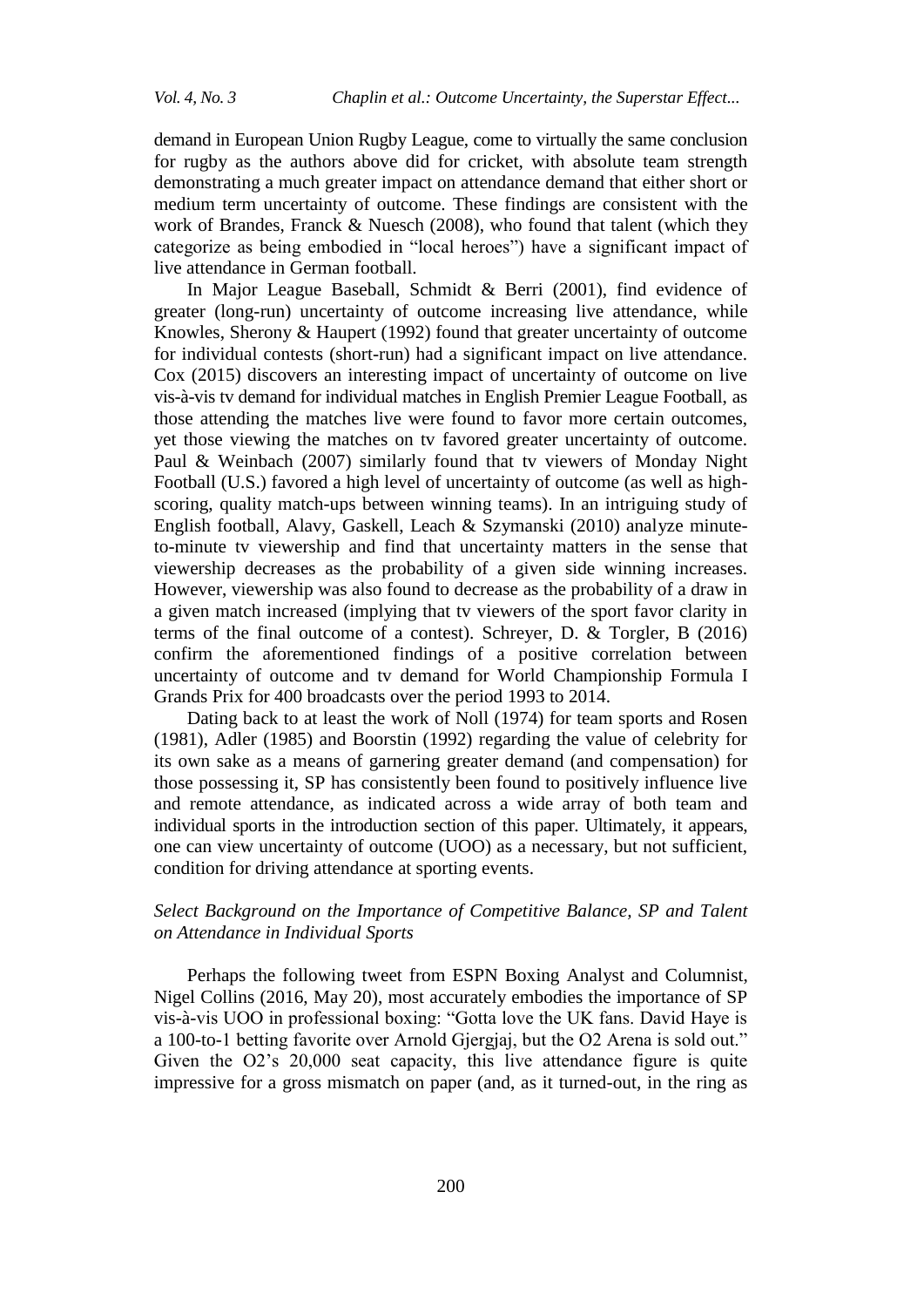well – as Gjergjaj was completely overmatched and knocked out just 35 seconds in to the second round of the contest).

As with team sports, there is evidence supporting the UOO hypothesis, but a great deal of support for SP as a driver of live attendance also exists. In a study of tv demand for PGA Tour events, only one of six measures of competitive balance were found to be statistically-significant, but SP proved to be very significant (Gooding & Stephenson, 2016). In the Ultimate Fighting Championships (UFC), both UOO and SP were found to positively impact payper-view (PPV) buys. In a study of tv demand for cycling in Spain, UOO was found to have a significant impact, but nationality of the race leader (a measure of SP) was also found to be significant. Focusing on the impact of a poor public image in cycling, Reeth (2013) found that the release of news of doping by competitors had a negative impact on tv demand. In NASCAR, tv viewers were found to favor both short-run and long-run UOO in a study by Berkowitz, Depken II & Wilson (2011). In a measure designed to estimate the determinants of pay in professional boxing, rather than attendance, Chaplin (2012a) found SP to have a significant impact on the guaranteed purses boxers earn.

As will be explained in more detail in Section IV of this paper, the findings on the relationship between attendance demand and UOO herein are consistent with those of Borland & MacDonald (2003), in that the short-run UOO that pertains to a particular contest in professional boxing was not found to have a statistically-significant impact on live attendance.

### **Methodology and the Data Set**

# *Rationales for the use of Twitter as the Measure of SP and Selection of Choice Variables*

While there are a host of social media outlets one can analyze to evaluate athletes' "star power," Twitter was selected for this study for the following reasons: 1). Twitter, according to Sanderson (2013, p. 60), "is viewed as the social media channel "of choice" for athletes" and 2). The normalization of interest they generate with fans to one number: their Twitter Followers (TF) measure.

In estimating demand for live attendance at professional boxing contests, explanatory variables were selected to represent outcome uncertainty (provided by betting odds converted to their implied probabilities), "talent" (estimated by knockout percentage and possession of an Olympic medal for boxing) and "star power" (estimated by the time-adjusted average Twitter Followers of the combatants in a given contest).

# *The Data Set*

Data were collected for 43 bouts (86 combatants) which were contested between 2008-2015 and provided complete data on the choice variables indicated above. Betting odds were compiled from reports provided by SB Nation (Bad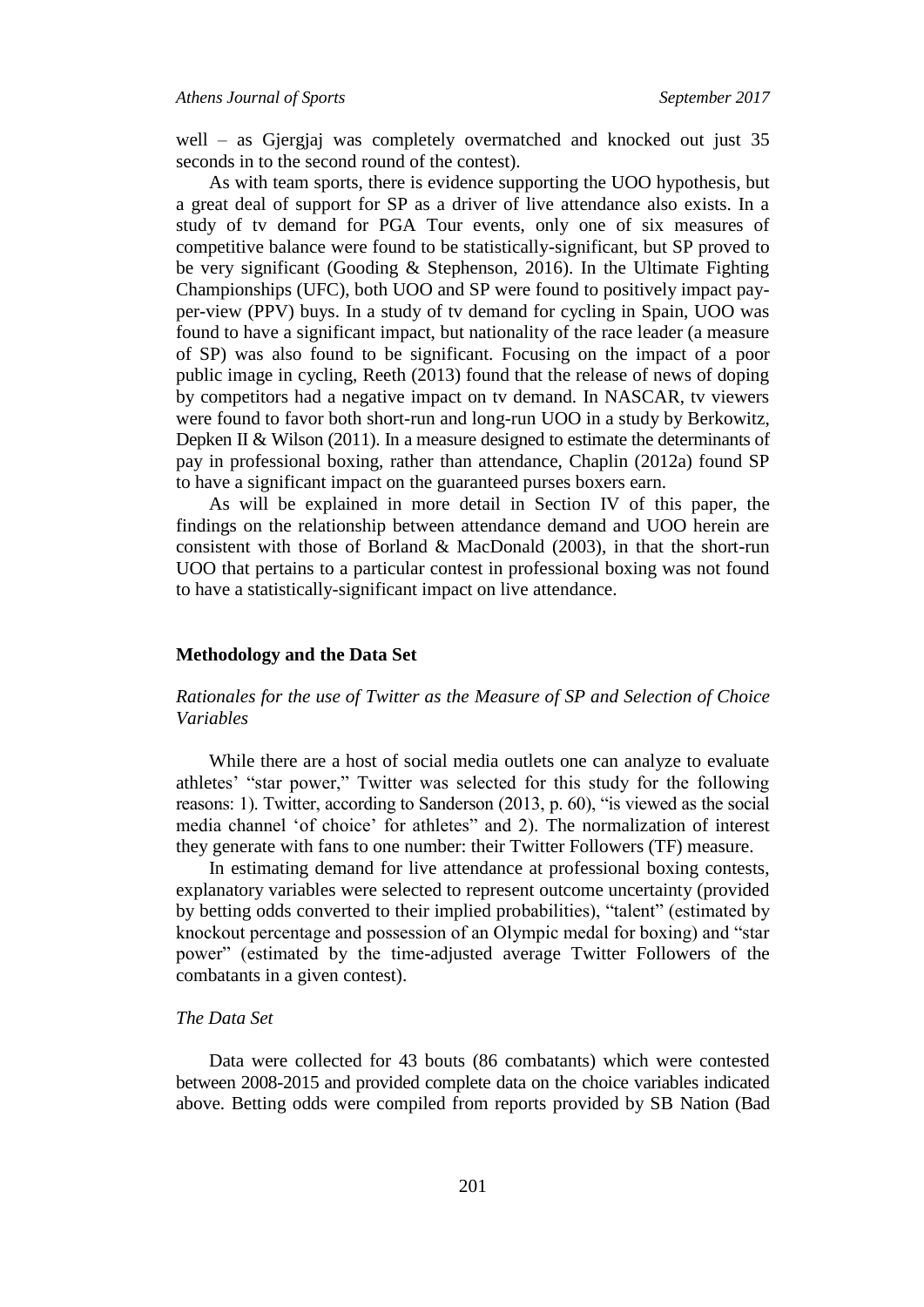Left Hook), www.badlefthook.com; the given odds were converted to their implied probabilities as reported in "How to convert odds" (2016, May 10). For each contest, the Twitter Followers each boxer had as of March, 2016 were divided by the number of months in which they had an active Twitter account and were added together, providing a time-adjusted average number of Twitter Followers for a given bout. Knockout percentages were provided by BoxRec (www.boxrec.com) and Olympic Boxing results were provided by http://www. databasesports.com/.

### *The Regression Model*

The regression model utilized is a variation of the examples provided by Berri (2006), Chaplin (2012a) and Chaplin, Brown & Harris (2017) to estimate wage determination in the National Basketball Association and professional boxing, respectively. The model takes the form:

$$
\ln LA = \alpha + \beta_0 OU + \beta_1 \ln TF + \beta_2 KP + \beta_3 OM + \beta_4 CU + \varepsilon
$$

where  $\ln LA$  = the natural logarithm of live (paid) attendance<sup>2</sup>,  $\alpha$  is a constant term, OU is a measure of outcome uncertainty provided by the implied probability the betting underdog in a contest will win<sup>3</sup>,  $\text{Ln } TF =$  the natural logarithm of average time-adjusted Twitter Followers of the combatants in a contest<sup>4</sup>,  $KP$  is career knockout percentage for each boxer,  $OM$  is a dichotomous variable where  $1 =$  Olympic medalist in boxing and  $0 =$  non-medalist, CU is a dichotomous variable where  $1 =$  boxing venue at 90% or greater capacity utilization and  $0 =$  boxing venue at less than 90% or greater capacity utilization;  $\varepsilon$ is an error term.

#### **Analysis of the Statistical Results**

#### *Descriptive Analysis*

For the descriptive analysis, bouts were categorized by the implied probability the underdog would win as follows:  $< 15\% =$  low outcome uncertainty;  $\geq 15\%$  < 30% = moderate outcome uncertainty;  $\geq 30\%$  < 50% = high outcome uncertainty. The 43 bouts included in the study were quite balanced across these categories, with 13 bouts classified as having low outcome uncertainty, 15 bouts with moderate outcome uncertainty and 15 bouts with high outcome uncertainty. As indicated in Appendix A, both the mean (24.3%) and median (23.8%) results for this variable fall within the moderate outcome uncertainty range.

Live attendance averaged 9,453, with a median value of 8,115. The Twitter Followers measure employed demonstrated tremendous variation, as the mean value was 17,546, yet the median was only 1,674 (implying that the existence of a few high-profile bouts with a huge number of Twitter Followers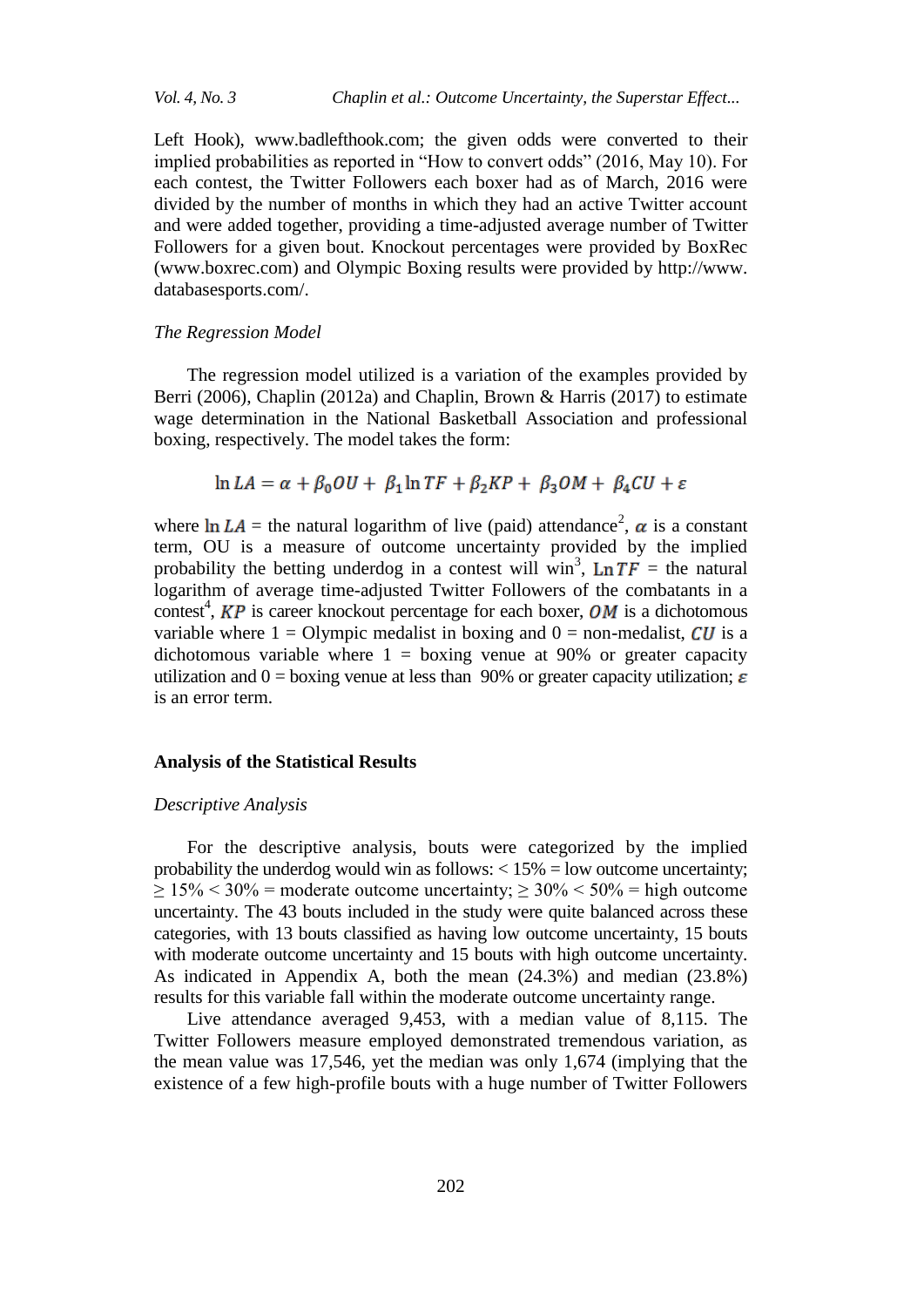for each boxer – e.g., Mayweather v. Pacquaio and Cotto v. Margarito  $II$  – "pulled-up" the mean up substantially).

| Variable | Mean   | Median | Minimum | Maximum | Std.<br>Deviation |
|----------|--------|--------|---------|---------|-------------------|
| LA       | 9,453  | 8,115  | 375     | 21,239  | 5,718             |
| UO       | .243   | .238   | .028    | .488    | .120              |
| TF       | 17,546 | 1,674  | 126     | 415,635 | 63,463            |
| КP       | 58.12  | 60.5   | 35.5    | 87.5    | 9.95              |
|          |        |        |         |         |                   |

**Table 1.** *Descriptive Statistics for Continuous Variables*

Note: Descriptors as follows:  $LA = live$  attendance;  $UO =$  implied probability the betting underdog in a contest will win;  $TF = average time-adjusted Twitter Followers of the$ combatants in a contest number of Twitter Followers;  $KP =$  knockout percentage.

#### *Results of the Regression Model*

The model demonstrates quite modest overall goodness-of-fit, with 39% of the variation in boxers" purses explained by the independent variables. The explanatory variables (each denoted by two-letter abbreviations) fell into three broad categories: 1) Uncertainty of outcome (UO), SP (measured by TF), and "talent" (measured by KP and OM). The model is in log-log form with respect to the relationship between TF and live attendance pay; thus, the coefficient of TF may be viewed as a "Twitter elasticity" measure (a term first coined by Chaplin, Brown & Harris, 2017, in a paper analyzing the correlation between TF and boxers" pay). That is, the coefficient demonstrates the expected value (in percentage terms) of a one percent change in the number of TF. In this case, the coefficient of 0.26 indicates that, *ceteris paribus*, a 1% percent increase in TF corresponds with a 0.21 percent increase in a live attendance. TF was statistically-significant at the 5% level. The variable for uncertainty of outcome (UO) and measures which could be categorized as "talent" rather than SP, *per*  se, KP and OM, were not found to be statistically significant.

To put these numbers in perspective, consider a hypothetical match drawing 10,000 live fans with the combatants averaging 10,000 (time-adjusted) TF. The addition of 10% more *TF* (bringing the total to 11,000) would result in a 2.1% expected increase in attendance, bringing their total to 10,210, *ceteris paribus*. Employing data from a study regarding the need for a professional boxers' pension plan implemented at either the federal level or across all state athletic commissions in the U.S (Chaplin, 2012b, p. 451), the average ticket price for a live boxing match in Nevada in 2009 was \$334.15 (\$378.23 in 2017 dollars). Thus, employing the aforementioned average ticket price (in 2017 dollars), an additional 210 live attendees would generate an additional \$93,340 in revenue at the gate.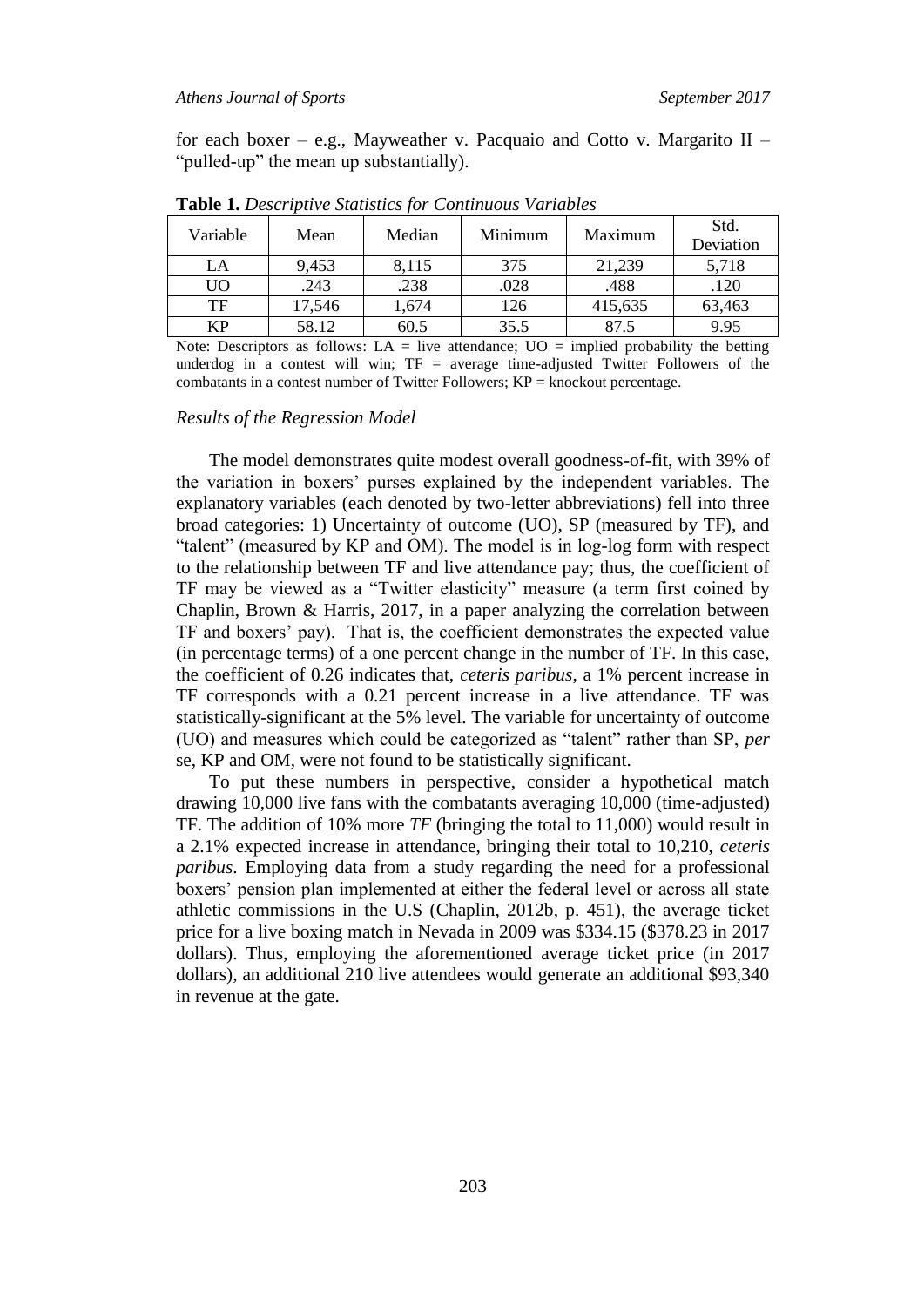*Vol. 4, No. 3 Chaplin et al.: Outcome Uncertainty, the Superstar Effect...*

|           | $\cdot$     |                                                                           |                   |         |                                         |
|-----------|-------------|---------------------------------------------------------------------------|-------------------|---------|-----------------------------------------|
| Variable  | Coefficient | Heteroskedasticity-<br><b>Robust Standard</b><br>Error of the<br>Estimate | $T-$<br>Statistic | P-Value | Level of<br>Statistical<br>Significance |
| Constant  | 6.40        | 1.16                                                                      | 5.50              | 0.000   | 1%                                      |
| UO        | 1.11        | 0.88                                                                      | 1.25              | 0.32    | N/A                                     |
| TF        | 0.21        | 0.09                                                                      | 2.23              | 0.03    | 5%                                      |
| <b>KP</b> | 0.01        | 0.02                                                                      | 0.37              | 0.72    | N/A                                     |
| <b>OM</b> | $-0.12$     | 0.38                                                                      | $-0.28$           | 0.78    | N/A                                     |
| <b>CU</b> | 0.65        | 1.16                                                                      | 1.71              | 0.096   | 10%                                     |

**Table 2.** *OLS Regression Results for Live Attendance*

Note: Descriptors as follows:  $UO =$  implied probability the betting underdog in a contest will win; TF = average time-adjusted Twitter Followers of the combatants in a contest number of Twitter Followers;  $KP =$  knockout percentage; OM is a dichotomous variable where  $1 =$ Olympic medalist in boxing and  $0 =$  non-medalist; CU is a dichotomous variable where  $1 =$ boxing venue at 90% or greater capacity utilizationand  $0 =$  boxing venue at less than 90% or greater capacity utilization.  $N = 43$ ;  $DF = 37$ ; R-Squared = 0.18; F-Statistic = 4.70; P-Value (F)  $= 0.002$ . Ramsey RESET test with null hypothesis: H<sub>0</sub>: model has no omitted variables rendered an F-Statistic of 0.31 and a p-value of 0,82; thus we cannot reject the null hypothesis that the model has no omitted variables. The model had a mean VIF of 1.27, indicating no issues with multicollinearity.

#### **Concluding Remarks and Suggestions for Future Research**

## *Implications of the Regression Results*

The results found herein are consistent both with the work of Borland  $\&$ Macdonald (2003), which demonstrated that short-run UOO (for example, as measured by a single sporting event) does not have a statistically significant impact on attendance and the work on SP in the broad sense (Rosen, 1981; Adler, 1985 and Boorstin, 1992), in team sports (Noll, 1974, Treme & Allen, 2011; Jewell, 2015 and Lewis & Yoon, 2016) and individual sports (Tainsky, Salaga & Santos, 2013; Reeth, 2013 and Gooding & Stephenson, 2016). However, these findings do not substantiate the uncertainty of outcome hypothesis or the value of talent (as measured by knockout percentage or if the bout featured an Olympic medalist in boxing) as driving attendance demand for live boxing matches.

An implication of these findings is that there is tremendous value in selfpromotion for professional boxers. One can name a litany of boxers with comparable technical styles and records to Floyd Mayweather, Jr. as of this writing (49 wins, 0 losses, 53% K.O. ratio) – Joe Calzaghe (46 wins, 0 losses, 70% K.O. ratio), Sven Ottke (34 wins, 0 losses, 18% K.O. ratio), Ricardo Lopez, Jr., (51 wins, 0 losses, 1 draw, 73% K.O. ratio) and Roman "Chocolatito" Gonzalez (46 wins, 1 loss, 83% K.O. ratio) – who earned a tiny fraction of the sums hauled-in by Floyd Mayweather, Jr. over their careers due to their inability to cross-over to a mass audience. As a glaring example of this disparity, ESPN Boxing "Pound-for-Pound King" at the time (September, 2015), Floyd Mayweather, Jr. earned a guaranteed minimum purse of \$32,000,000 for (what he claimed to be) his final fight against no-hoper, Andre Berto (who had an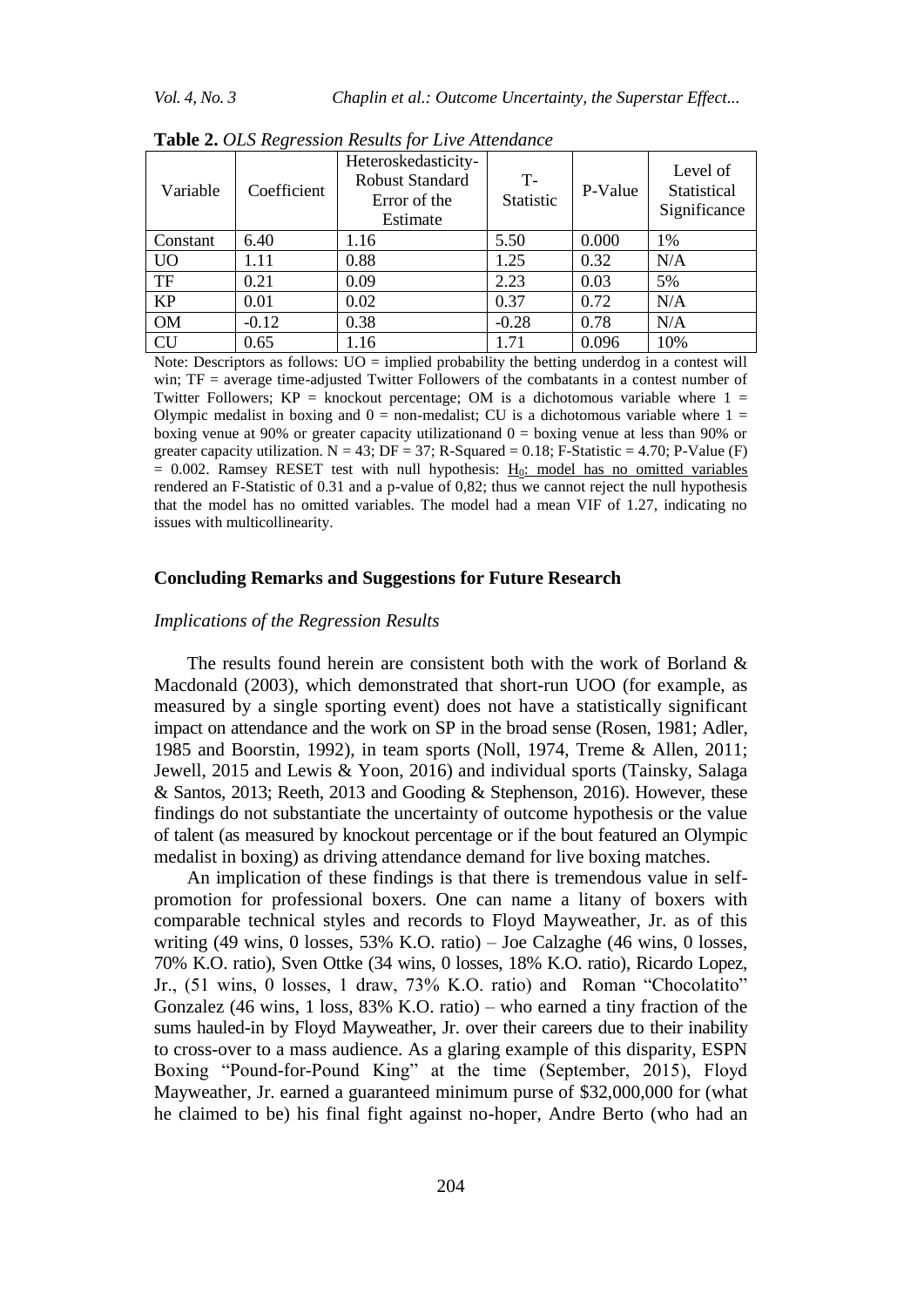implied probability of winning of only 5.9% - see Table 3 at the end of this paper). Recent ESPN Boxing reigning "Pound-for-Pound King," Roman "Chocolatito" Gonzalez (espn.com, 2016, April 14) going in to his (world title) bout against huge underdog McWilliams Arroyo – who was listed as 1800+ in the betting lines, and thus had an implied probability of winning of 5.3% ("How to convert odds" [2016, May 10]) on April 23, 2016, earned a (careerhigh) guaranteed minimum purse of just \$300,000 (Rafael, 2016, April 23).

While part of the aforementioned pay differential may be explained by the different weight categories of the boxers (Mayweather boxed in the everpopular and lucrative [The top 10 highest paid…] 147 pound weight class; Gonzalez boxes in the far less popular 112 pound weight class), most of this gap in pay must be explained by the SP phenomenon (as there is little separating the two boxers in terms of talent as measured by their records and designation as "pound-for-pound best" in professional boxing at the time these data were collected). While Floyd Mayweather, Jr. won a bronze medal for the USA in boxing at the 1996 Olympics in Atlanta and had 7.41 million Twitter Followers as of August 24, 2017 Roman "Chocolatito" Gonzalez hails from Nicaragua, speaks no English, had an excellent but very low-key amateur boxing background and had a mere 62.7 thousand Twitter Followers on August 24, 2017.

#### *Implications for Future Research*

The debate about the importance of UOO, SP, and talent as the drivers of live and remote attendance in professional sports has gained even greater momentum in recent years and appears to have no end in sight. Given the popularity (and controversy) surrounding these elements of attendance demand, the three areas presented below appear to be fertile ground for future research.

Additional sport-specific (control) tests of impact of UOO v. SP and talent on live attendance and TV attendance would prove enlightening for academics and practitioners who analyze sports. Within a given sport, it would be attractive to control for the impacts of greater competitive balance v. SP at separate events to compare the impact on attendance. In the world of professional boxing, fight cards with no major stars but competitive "50/50 fights" (known as "trade fights/cards" in the sport) could be compared with cards such as the aforementioned David Haye v. Arnold Gjergjaj match (which appeared to rely entirely on the SP of David Haye to generate live attendance) as one example of such an analysis.

A long-run analysis of UOO in the World Series of Boxing (WSB), begun in 2010 and governed by the International Boxing Association (Lausanne, Switzerland), as it is a boxing competition formed around team competition by city franchise ("About WSB," 2016, June 15), could prove to be a valuable addition to the literature. Such a structure allows for a comparison of the importance of both short-run (specific to a particular inter-franchise match) and long-run (seasonal) UOO.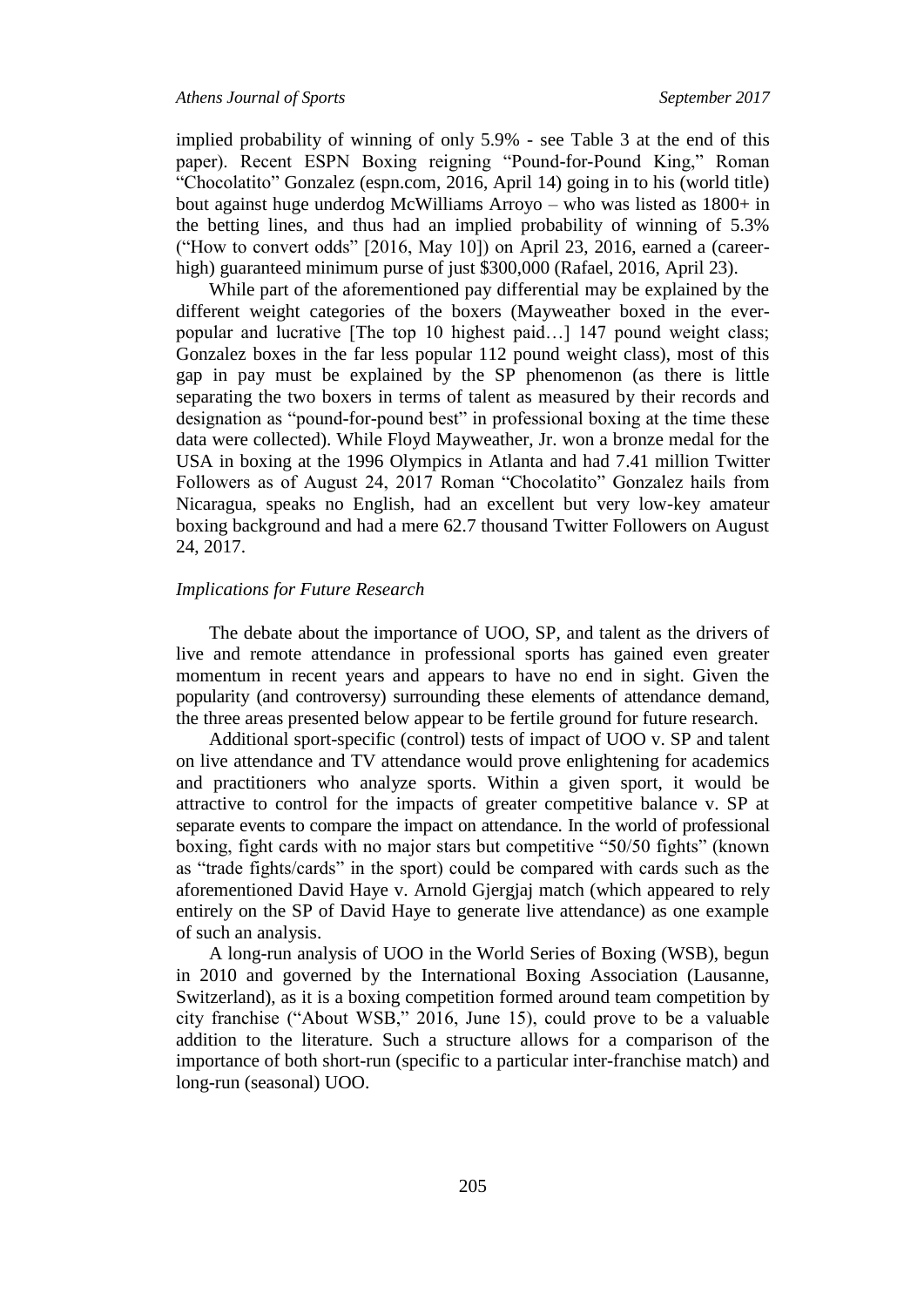As there is on-going debate in the literature on sports regarding fan identification as "casual" vis-à-vis "hardcore," an analysis of the impact of UOO, SP, talent and PPV buys in professional boxing, in keeping with the study of PPV in the Ultimate Fighting Championships by Tainsky, S. Salaga, S. and Santos, C. (2013), would push the analysis provided even further. Samra and Wos (2014, p. 265) provide three characteristics of the hardcore fan - with the word "fan" being used here in its traditional sense, in keeping with its root word: "fanatic" 1). Fans possess a strong and intense emotional attachment with the consumption objects; 2). Fans behave as loyal consumers who exhibit several loyalty behaviors, such as repeating their purchase or patronage, or insisting on staying in the relationship between brands and products. 3). Fans present informal membership behaviors, such as co-production and investment. In contrast to the hardcore fan, the casual fan (which Madrigal, 1995, describes as "theatregoers" or "fair-weather fans") display temporal or situational involvement with their team/sport. Despite their lack of enduring commitment, Quick (2000, p. 150) provides insight into the value of the casual fan regarding demand for sports as follows: "The tribal, hard-core fan is but a minor figure in the professional sportscape. In recent decades a number of other fan segments have been identified, each having a different expectation of the sport experience."

An approach designed to account for the heterogeneity between hardcore and casual fans provides richer insight into the (live or remote) attendance demand behavior of each group. While live attendance at a professional boxing match (in contrast to remote attendance) requires a much greater financial and time commitment (in terms of direct costs of the ticket, auxiliary costs of parking, transport to the venue, et cetera, and the opportunity costs of one"s time) and is thus the best measure of demand from the "hardcore" fan, a measure of PPV buys provides more insight into demand from the "casual" audience (as PPV combat sport events draw casual fans who can all go in on a fight for a low price and enjoy an "event" atmosphere akin to the Superbowl in the U.S.). As the "casual" audience often comprises a large share of total demand for a particular sporting event (Quick, 2000), such a bifurcation between categories of sports fans provides an attractive future avenue for analysis.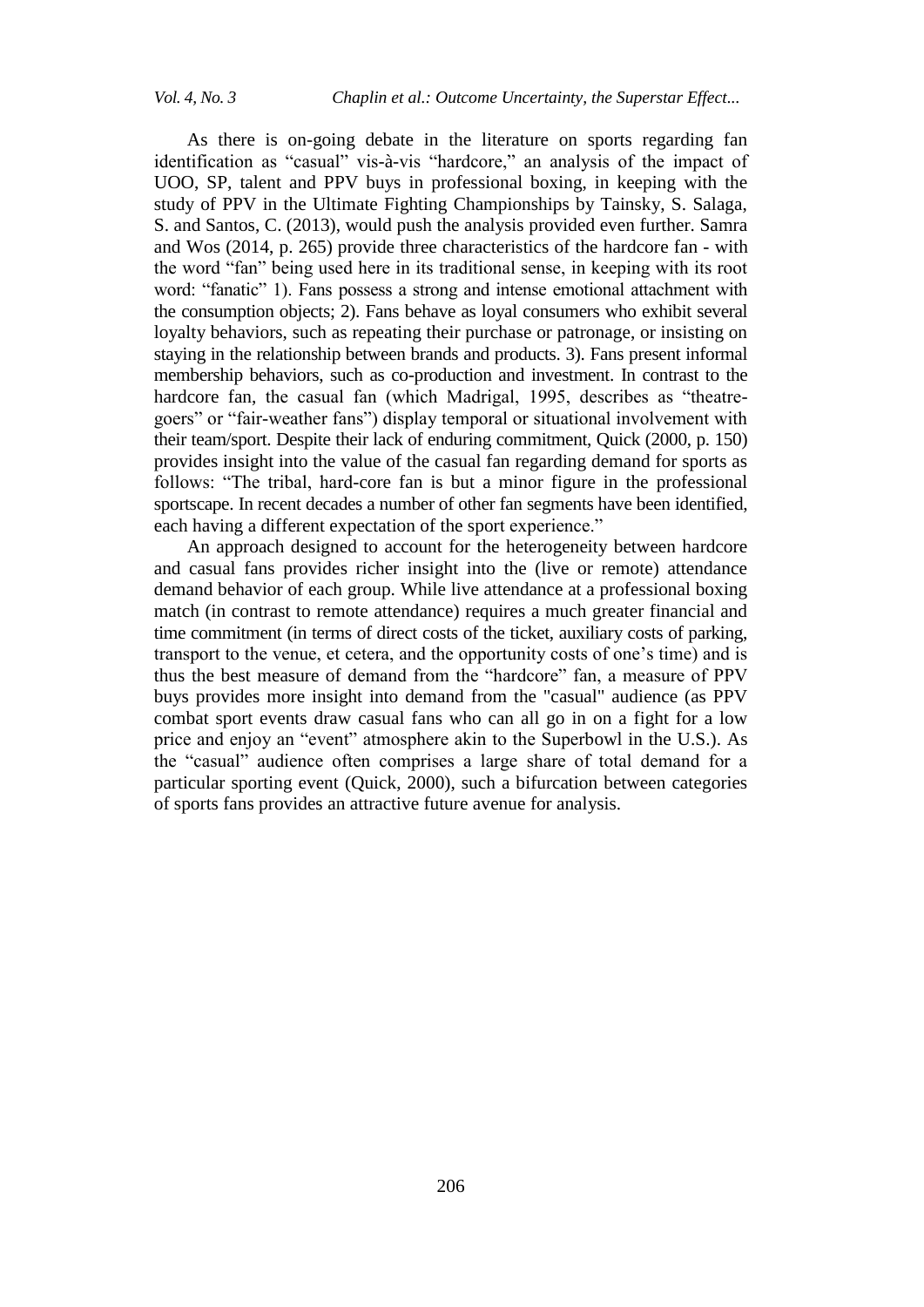# *Athens Journal of Sports September 2017*

# **Table 3.** *Complete Data Set*

| Bout                       | Date     | Live Attend | LN of Live Attend<br>(Y) | UO <sub>O</sub> | Avg. Adj.<br><b>TF</b> | LN of Adj. Avg.<br>TF | Avg. KOP          | OM?              | CU at 90%<br>of above? |
|----------------------------|----------|-------------|--------------------------|-----------------|------------------------|-----------------------|-------------------|------------------|------------------------|
| Mayweather v.<br>Pacquiao  | 5/2/15   | 16219       | 9.693938673              | 0.385           | 75556                  | 11.2326235            | 53.5              | 1                |                        |
| Broner v. Taylor*          | 9/6/14   | 8115        | 9.00146948               | 0.114           | 6794                   | 8.823743748           | 61.5              | $\overline{0}$   | $\theta$               |
| Mayweather v.<br>Guerrero  | 5/4/13   | 14258       | 9.565073432              | 0.174           | 50510                  | 10.82993344           | 47.5              | 1                | $\boldsymbol{0}$       |
| Pacquiao v.<br>Marquez III | 11/12/11 | 15430       | 9.644068945              | 0.125           | 24470                  | 10.10518539           | 61.5              | $\theta$         |                        |
| Martinez v. JC<br>Chavez   | 9/15/12  | 12860       | 9.461876998              | 0.37            | 4578                   | 8.429044805           | 62.5              | $\theta$         | $\Omega$               |
| Ward v. Dawson             | 9/8/12   | 7611        | 8.937349848              | 0.182           | 2831                   | 7.948457933           | $\overline{50.5}$ |                  | $\theta$               |
| Khan v. Garcia             | 7/14/12  | 3417        | 8.136518252              | 0.19            | 9867                   | 9.196992009           | 57                |                  | $\Omega$               |
| Chavez v. Rubio            | 2/4/12   | 15664       | 9.659120365              | 0.25            | 1504                   | 7.316065339           | 67.5              | $\Omega$         | $\Omega$               |
| Ramos v.<br>Rigondeaux     | 1/20/12  | 375         | 5.926926026              | 0.247           | 213                    | 5.362627759           | 54                | 1                | $\Omega$               |
| Donaire v.<br>Montiel      | 2/19/11  | 3813        | 8.24617156               | 0.364           | 2965                   | 7.994508913           | 62.5              | $\overline{0}$   | $\Omega$               |
| Khan v. Judah              | 7/23/11  | 4554        | 8.423761247              | 0.19            | 9503                   | 9.15933464            | 55.5              | 1                | $\boldsymbol{0}$       |
| Bradley v.<br>Alexander    | 1/29/11  | 6247        | 8.739856627              | 0.357           | 1074                   | 6.978772766           | 40.5              | $\theta$         | $\Omega$               |
| Cotto v. Mayorga           | 3/12/11  | 6486        | 8.777401287              | 0.133           | 3896                   | 8.267824122           | 67.5              | $\boldsymbol{0}$ | $\Omega$               |
| Chavez v. Lee              | 6/16/12  | 12300       | 2.708050201              | 0.238           | 1935                   | 7.568068388           | 62.5              | $\mathbf{0}$     | $\Omega$               |
| Martinez v.<br>Cotto*      | 6/7/14   | 21090       | 9.956554273              | 0.364           | 7000                   | 8.853665428           | 62.5              | $\theta$         |                        |
| DeGale v.<br>Groves*       | 5/21/11  | 17000       | 9.740968623              | 0.267           | 4905                   | 8.498064022           | 65.5              | 1                | $\Omega$               |
| Golovkin v. Rubio          | 10/18/14 | 9323        | 9.140239744              | 0.028           | 1196                   | 7.086599723           | 83                | $\mathbf{1}$     |                        |
| Khan v.<br>Alexander       | 10/20/14 | 7768        | 8.95776801               | 0.313           | 13325                  | 9.497412022           | 51.5              | 1                | $\theta$               |
| DeLaHoya v.<br>Pacquiao    | 12/6/08  | 14468       | 9.579694593              | 0.385           | 28939                  | 10.27295906           | 62.5              | 1                | $\Omega$               |
| Rios v. Abril              | 4/14/12  | 2728        | 7.911324019              | 0.2             | 706                    | 3.044522438           | 60                | $\boldsymbol{0}$ | $\boldsymbol{0}$       |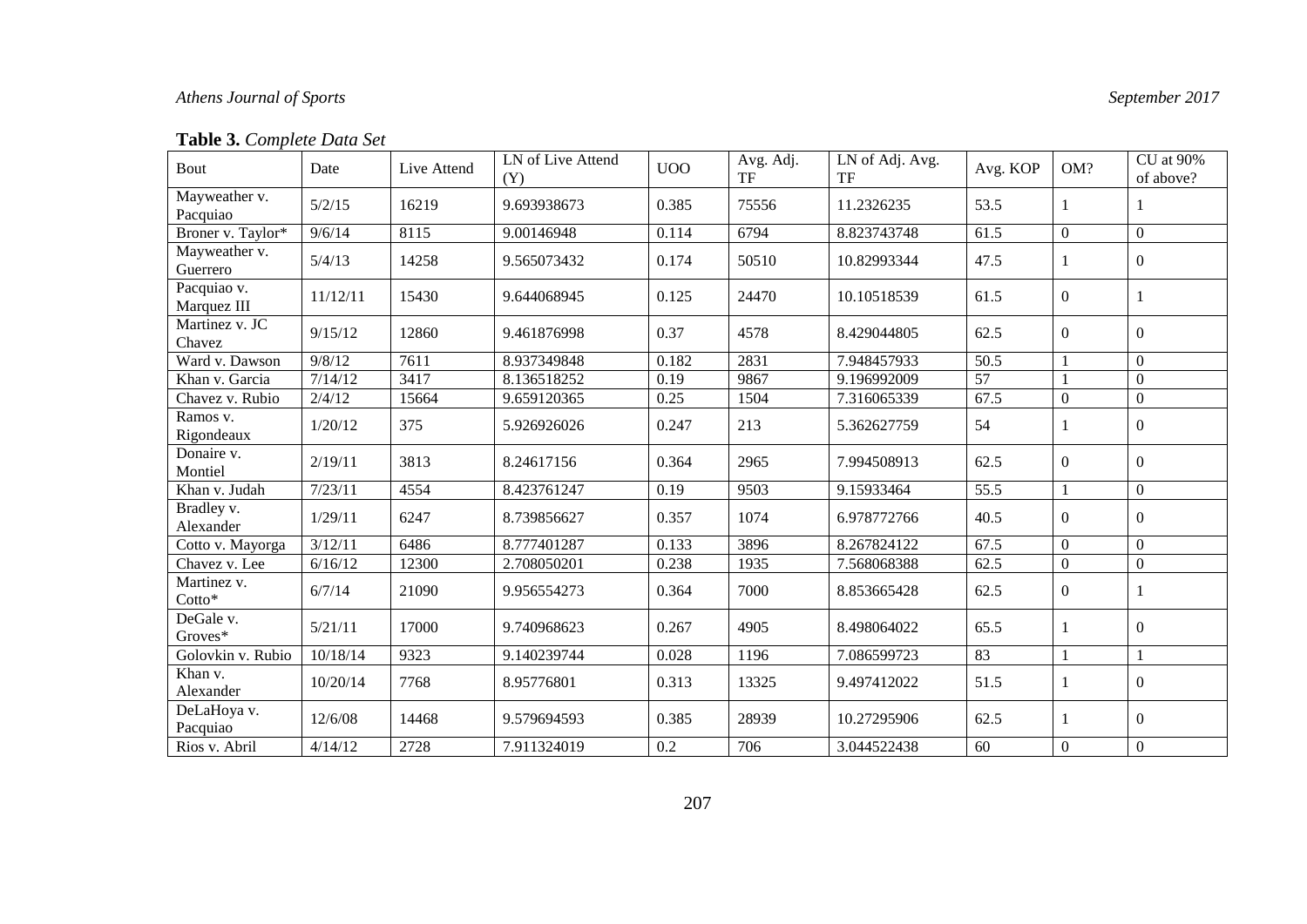# *Vol. 4, No. 3 Chaplin et al.: Outcome Uncertainty, the Superstar Effect...*

| Broner v.<br>Escobedo                 | 7/21/12  | 3996  | 8.29304914  | 0.111 | 1674  | 7.423089806 | 57.5              | $\overline{0}$ | $\theta$         |
|---------------------------------------|----------|-------|-------------|-------|-------|-------------|-------------------|----------------|------------------|
| Alvarez v. Lopez                      | 9/12/12  | 12860 | 9.461876998 | 0.091 | 7399  | 8.909046261 | 57                | $\overline{0}$ | $\overline{0}$   |
| Berto v.<br>Guererro*                 | 11/24/12 | 4865  | 8.489821995 | 0.385 | 1233  | 7.117289399 | 57                | $\overline{0}$ | $\boldsymbol{0}$ |
| Khan v. Molina                        | 10/15/12 | 2836  | 7.950149888 | 0.105 | 1249  | 7.12975532  | 39.5              | $\mathbf{1}$   | $\boldsymbol{0}$ |
| Mikey Garcia v.<br>Salido (co-main)*  | 6/15/13  | 4131  | 8.326274787 | 0.182 | 543   | 6.296846197 | 65.5              | $\overline{0}$ | -1               |
| Khan v. Peterson*                     | 12/10/11 | 8647  | 9.064967719 | 0.133 | 15147 | 9.625561655 | $\overline{50.5}$ | $\mathbf{1}$   |                  |
| Porter v. Broner*                     | 6/20/15  | 8138  | 9.004299729 | 0.488 | 2565  | 7.849798507 | 62.5              | $\mathbf{0}$   | $\mathbf{0}$     |
| Donaire v.<br>Mathebula               | 7/7/12   | 7712  | 8.950532836 | 0.111 | 5949  | 8.691040121 | 51                | $\overline{0}$ | $\boldsymbol{0}$ |
| Trout v.<br>Rodriguez                 | 6/2/12   | 1200  | 7.090076836 | 0.235 | 534   | 6.27971464  | 46.5              | $\overline{0}$ | $\boldsymbol{0}$ |
| Matthysse v.<br>Olusegun              | 9/8/12   | 377   | 5.932245187 | 0.308 | 169   | 5.132332229 | 61                | $\overline{0}$ | $\boldsymbol{0}$ |
| Golovkin v.<br>Rosado<br>$(co-main)*$ | 9/19/15  | 4131  | 8.326274787 | 0.111 | 1497  | 7.311383839 | 66.5              | 1              | $\mathbf{0}$     |
| Groves v. Jack*                       | 9/12/15  | 13395 | 9.502636782 | 0.364 | 487   | 6.188174841 | 61                | $\overline{0}$ | $\mathbf{0}$     |
| Mayweather v.<br>Berto*               | 9/12/15  | 13395 | 9.502636782 | 0.059 | 41646 | 10.63695027 | 60.5              | 1              | $\overline{0}$   |
| Santa Cruz v.<br>Mares*               | 8/29/15  | 13109 | 9.481054296 | 0.488 | 797   | 6.681033906 | 50                | $\overline{0}$ | $\boldsymbol{0}$ |
| Cunningham v.<br>Tarver               | 8/14/15  | 5843  | 8.672999643 | 0.385 | 126   | 4.837229101 | 46                | $\overline{0}$ | $\boldsymbol{0}$ |
| Golovkin v.<br>Lemieux                | 10/17/15 | 20789 | 9.94217928  | 0.125 | 1171  | 7.065301548 | 87.5              | 1              |                  |
| Warrington v.<br>Brunker*             | 9/5/15   | 10000 | 9.210340372 | 0.267 | 656   | 6.485483053 | 35.5              | $\overline{0}$ | $\overline{0}$   |
| Matthysse v.<br>Postol                | 10/3/15  | 7025  | 8.857230494 | 0.348 | 188   | 5.234057414 | 62                | $\overline{0}$ | $\boldsymbol{0}$ |
| Martinez v.<br>Salido*                | 9/12/15  | 13395 | 9.502636782 | 0.364 | 134   | 4.897993658 | 49.5              | $\overline{0}$ | $\boldsymbol{0}$ |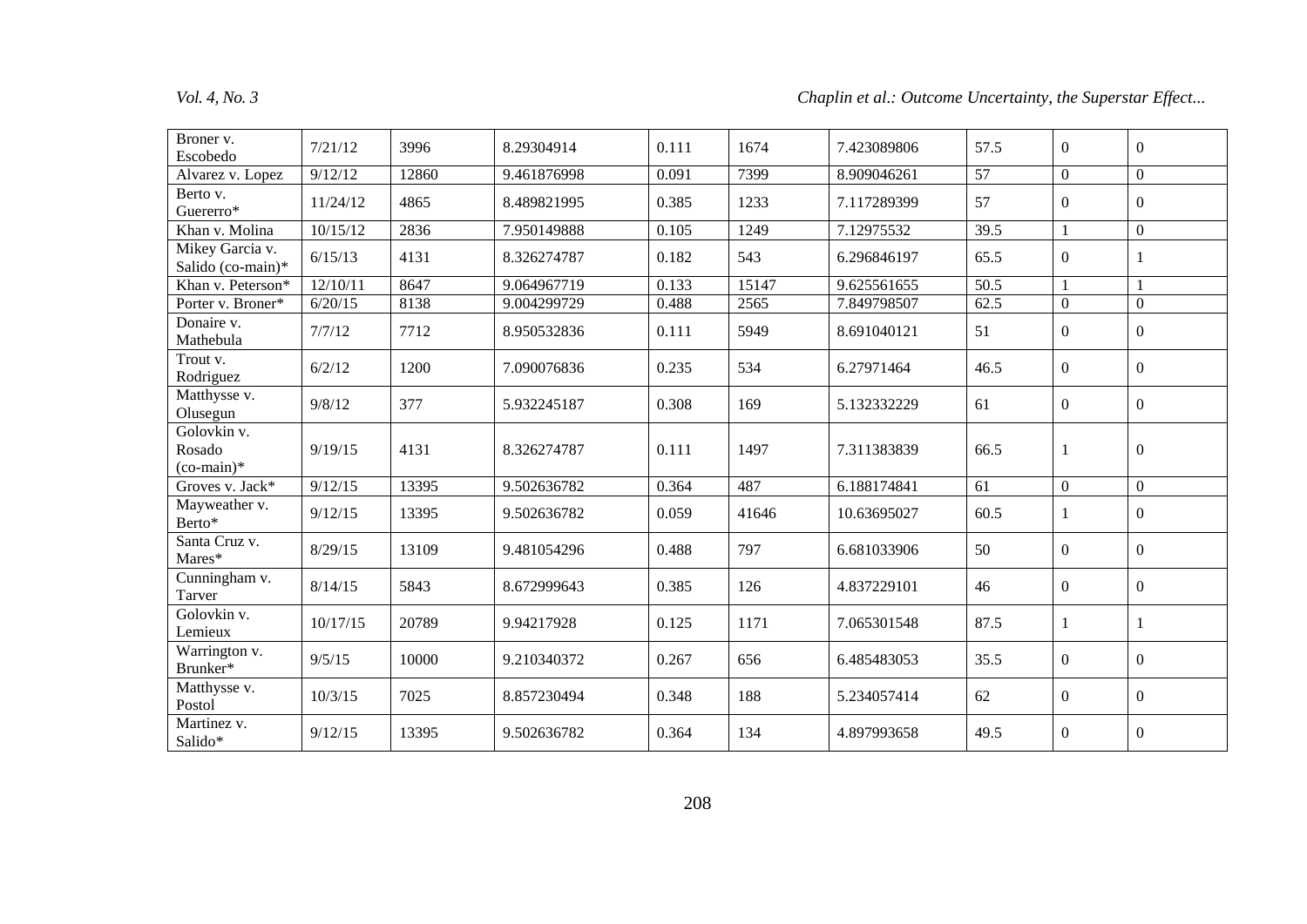# *Athens Journal of Sports September 2017*

| Klitschko v.<br>Jennings*    | 4/25/15 | 17056 | 9.744257327 | 0.118 | 1454   | 7.282065219 | 64.5 |  |
|------------------------------|---------|-------|-------------|-------|--------|-------------|------|--|
| Cotto v Margarito<br>$\Pi^*$ | 1/3/11  | 21239 | 9.963594393 | 0.357 | 415635 | 12.93756256 | 65   |  |
| Bradley v. Rios              | 1/7/15  | 5106  | 8.538171598 | 0.19  | 1434   | 7.26820948  | 50.5 |  |
| Smith v. Fielding            | 1/7/15  | 7500  | 8.9226583   | 0.25  | 1025   | 6.932232025 | 63.5 |  |

\*Live attendance only announced (not specified how many were paid vis-à-vis unpaid)

Notes: <sup>1</sup>According to Owen and King (2013, p. 2) "...competitive balance, how evenly teams are matched... affects the degree of uncertainty over the outcomes of individual matches and overall championships." Thus, the terms "competitive balance" and uncertainty of outcome" are inextricably linked (and therefore used interchangeably throughout this paper), as higher levels of competitive balance are reflected in more uncertain outcomes (Rottenberg, 1956).

 $^{2}$ Bouts in Appendix C with an asterisk by the names of the combatants had ive attendance only announced (thus, it was not specified how many were paid vis-à-vis unpaid)

 $3$ The implied probability the underdog would win in a given contest was calculated from betting odds via "How to convert odds" (2016, May 10).

<sup>4</sup>The total number of TF each boxer had in a given contest was divided by the number of months they have had an active Twitter account and then summed.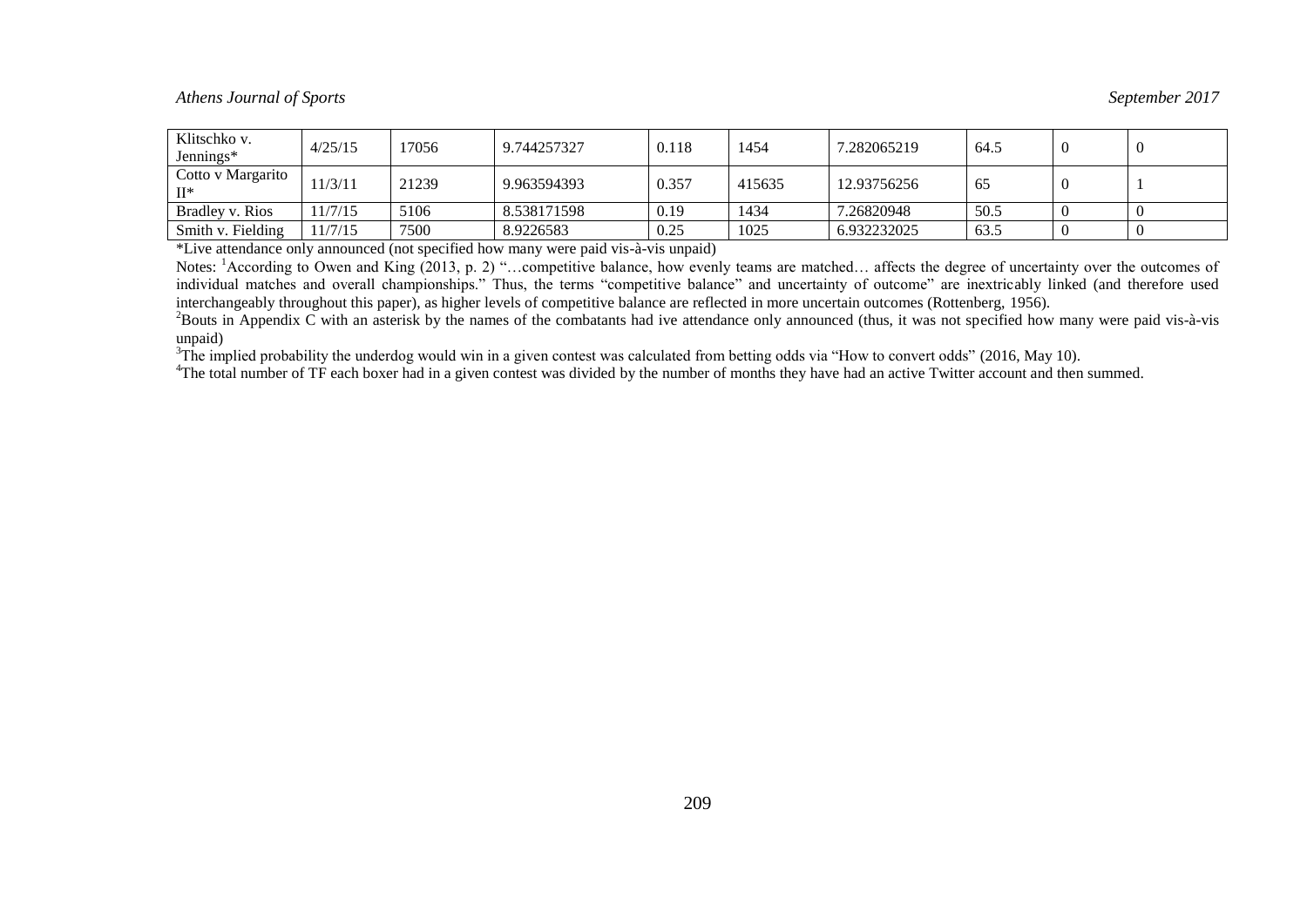#### **References**

- About WSB (2016, June 15). *International Boxing Association (WSB)*. Retrieved from http://www.worldseriesboxing.com/about/
- Adler, M. (1985). Stardom and talent. *American Economic Review*, *75*(1), 208-212.
- Alavy, K., Gaskell, A., Leach, S. & Szymanski, S., (2010). On the edge of your seat: Demand for football on television and the uncertainty of outcome hypothesis. *International Journal of Sport Finance*, *5*(2), 75-95.
- Baimbridge, M. (1998). Outcome uncertainty in sporting competition: The Olympic Games, 1896-1996. *Applied Economics Letters*, 5, 161-164.
- Balbien, J., Noll, R. & Quirk, J. (1981). The economics of boxing regulation in California. California Institute of Technology, Social Science Working Paper 366.
- Berkowitz, J., Depken II, C. & Wilson, D. (2011). When going in circles is going backward: Outcome uncertainty in NASCAR. *Journal of Sports Economics*, *12*(3), 253-283.
- Berri, D. (2006). Economics and the National Basketball Association: Surveying the literature at the tip-off. In J. Fizel (Editor), *Handbook of Sports Economics Research* (pp. 21-48). Armonk, NY: M.E. Sharpe, Inc.
- Boorstin, D. (1992). *The image: A guide to pseudo-events in America*. New York, NY: Vintage Books (a division of Random House, Incorporated).
- Borland, J. & MacDonald (R. (2003). Demand for sport. *Oxford Review of Economic Policy*, *19*(14), 478-502.
- Brandes, L. Franck, E. & Nuesch, S. (2008). Local heroes and superstars An empirical analysis of star attraction in German Soccer. *Journal of Sports Economics, 9*(3), 266-286.
- Buraimo, B. & Simmons, R. (2015). Uncertainty of outcome or star quality? Television audience demand for English Premier League Football. *International Journal of the Economics of Business*, first published online 16 March 2015. doi: 10.1080/17430437.2015.1088718.
- Chaplin, D. (2012a). Pay and race in world championship boxing. Journal of Economics (MVEA), *38*(1), 43-57.
- Chaplin, D. (2012b). Blood, sweat and fears: The need for a professional boxers" pension plan. *Journal of Sport and Social Issues*, *36*(4), 442-451.
- Chaplin, D., Brown, K. & Harris, J. (2017). Twitter Followers and guaranteed purses in professional boxing. Working paper, Department of Business and Economics, Northwest Nazarene University, Nampa, ID (USA).
- Chaplin, D. & Mendoza, S. (2017). "The history of competitive balance in Commonwealth Games Boxing." *Sport in Society*, *20*(3), 428-437.
- Collins, N. [NigelBoxing]. (2016, May 20). Gotta love the UK fans. David Haye is a 100-to-1 betting favorite over Arnold Gjergjaj, but the O2 Arena is sold out. [Tweet]. Retrieved from https://twitter.com/NigelBoxing/status/733639106534 739968
- Cox, A. (2015). Spectator demand, uncertainty of results and public interest: Evidence from the English Premier League. *Journal of Sports Economics*, first published online December 16, 2015 as doi:10.1177/1527002515619655.
- Espn.com. (2016, April 14). Pound-for-pound rankings: With Pacquiao out, Crawford makes a move. Retrieved from http://espn.go.com/boxing/story/\_/id/15196829/ terence-crawford-andre-ward-make-jump
- Fort, R. (2011). *Sports economics, third edition*. Boston: Prentice Hall.
- Fort, R. & Maxcy, J. (2003). Competitive balance in sports leagues: An introduction. Comment. *Journal of Sports Economics*, 4(2), 154-160.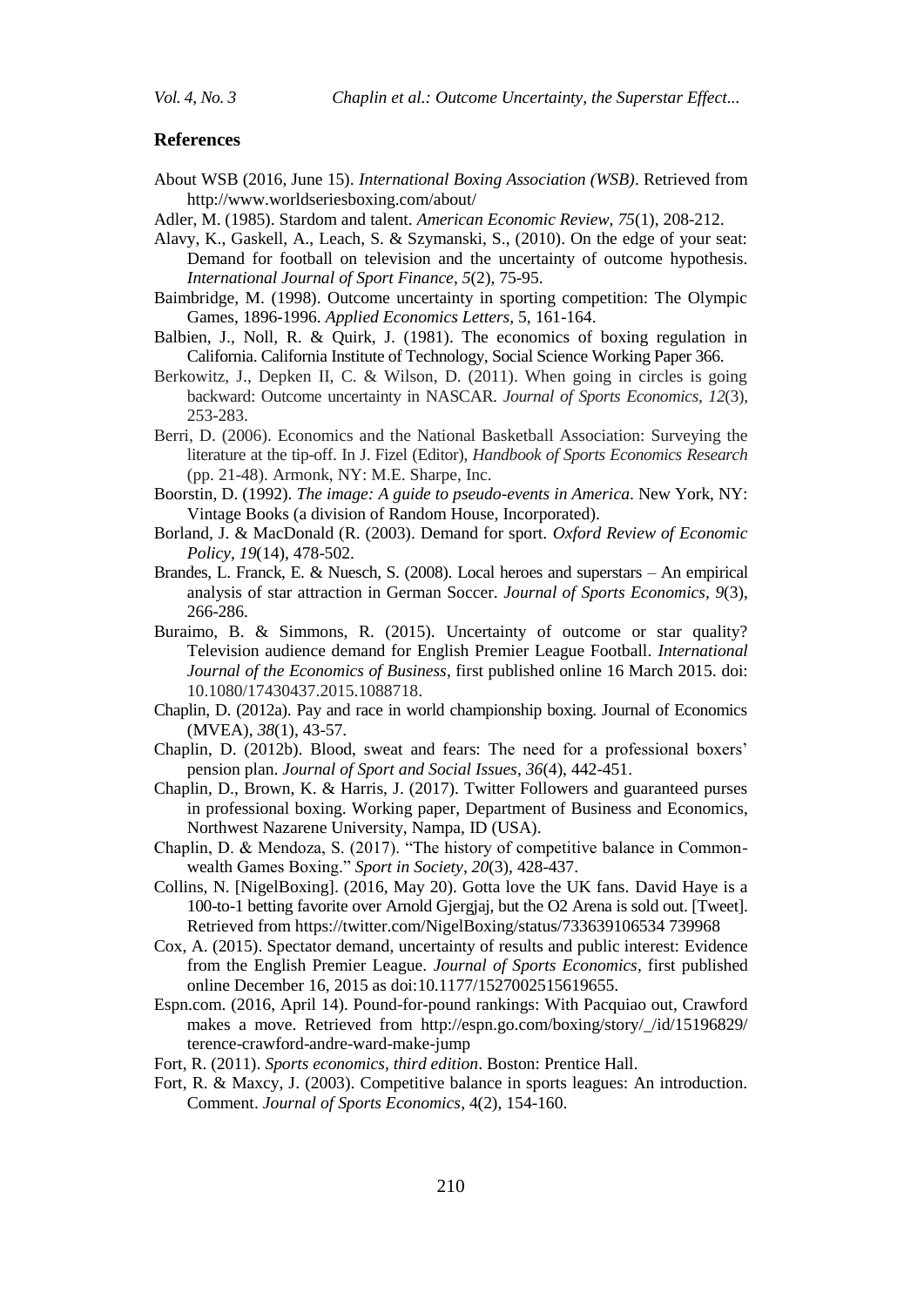- Franck, E. & Nuesch, S. (2012). Talent and/or popularity: What does it take to be a superstar? *Economic Inquiry*, *50*(1), 202-216.
- Gan, S-L, Tuggle, C., Mitrook, M., Coussement, S. & Zillman, D. (1997). That thrill of a close game: Who enjoys it and who doesn"t? *Journal of Sport and Social Issues*, *21*(1), 53-64.
- Gooding, C. & Stephenson, E.F. (2016). Superstars, uncertainty of outcome, and PGA Tour Television Ratings, *Journal of Sports Economics*, first published online April 21, 2016 as doi: 10.1177/1527002516637649.
- Hogan, V. Massey, P. & Massey, S. (2013). Competitive balance and match attendance in European Rugby Union Leagues, *Economic & Social Review, 44*(4), 425-446.
- How to convert odds (2016, May 10). Retrieved from http://www.bettingexpert.com/ how-to/convert-odds
- Jewell, R.T. (2015). The effect of marquee players on sports demand. *Journal of Sports Economics*. Published online before print February 4, 2015, doi: 10.1177/152700 2514567922.
- Knowles, G., Sherony, F. & Haupert, M. (1992). The demand for Major League Baseball: A test of the uncertainty of outcome hypothesis. *The American Economist*, *36*(2), 72-80.
- Leeds, M. & von Allmen, P. (2014). *The economics of sports, fifth edition*. Boston: Addison-Wesley.
- Lewis, M. & Yoon, Y. (2016). An empirical examination of the development and impact of star power in major league baseball. *Journal of Sports Economics*, published online March 7, 2016 as doi:10.1177/1527002515626220.
- Madrigal, R. (1995). Cognitive and affective determinants of fan satisfaction with sporting event attendance. *Journal of Leisure Research*, *27*(3), 205-27.
- Neale, W. (1964). The peculiar economics of professional sports. *The Quarterly Journal of Economics*, *78*(1), 1-14.
- Noll, R.G. (Editor). (1974). *Government and the sports business*. Washington, DC: Brookings Institution.
- O"Reilly, N., Nadeau, J. & Kaplan, A. (2011). Do fans want their team to be competitive in the short-term (the next game) or the long-term (the full season), and does the answer affect management decisions? *European Sport Management Quarterly*, *11*(1), 73-86.
- Ormiston, R. (2014). Attendance effects of star pitchers in Major League Baseball. *Journal of Sports Economics*, *15*(4), 338-364.
- Owen, P.D. & King, N. (2013).Competitive balance measures in sports leagues: The effects of variation in season length. *NCER Working Paper Series* (#92). Retrieved from http://www.ncer.edu.au/papers/documents/WP92v2.pdf
- Paul, R. & Weinbach, A. (2007). The uncertainty of outcome and scoring effects on Nielsen ratings for Monday Night Football, *Journal of Economics and Business 59*(3), 199–211.
- Quick, S. (2000). Contemporary sport consumers: Some implications of linking fan typology with key spectator variables. *Sport Marketing Quarterly*, *9*(3), 149-156.
- Rafael, D. (2016, April 23). Roman "Chocolatito" Gonzalez dominates McWilliams Arroyo to keep flyweight championship. Retrieved from http://espn.go.com/boxi ng/story/\_/id/15311769/flyweight-world-champion-roman-chocolatito-gonzalez-d ominates-mcwilliams-arroyo-12-rounds
- Reeth, D. (2013). TV demand for the Tour de France: The importance of stage characteristics versus outcome uncertainty, patriotism, and doping, *International Journal of Sport Finance*, *8*(1), 39-60.